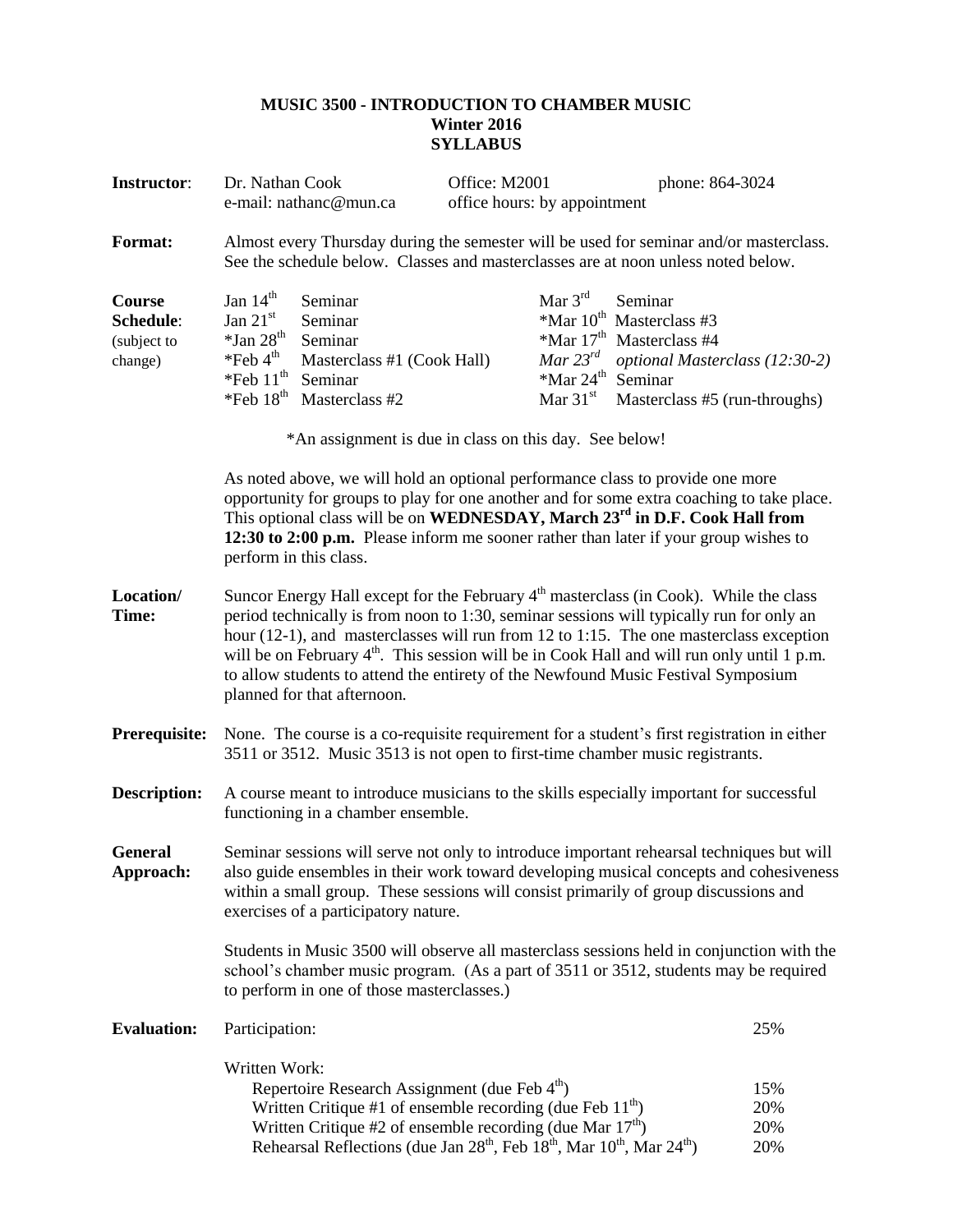**Participation:** This seminar is primarily a chamber music skills class, and as such, your active participation in all facets of the course is crucial. Your participation in and preparation of class exercises and performance projects along with your ability to discuss the masterclasses that you witness will be evaluated on a continual basis. Topics for discussion will be posted on D2L following an observed masterclass. Participation marks will therefore be possible to earn in advance of the scheduled class discussion via D2L as well as in class. All students are asked to read the D2L discussion thread prior to any in-class discussion that takes place. In this way, the online discussion will be able to serve as a springboard for the in-person discussion.

**Written Critiques:** By February  $11^{th}$  and March  $17^{th}$  you will be required to record a run-through of a 4to 6-minute portion of the repertoire being prepared by your ensemble and to write a written critique of that performance. The portion of your repertoire that you critique for March  $17<sup>th</sup>$  need not be the same portion that you critiqued for February  $11^{\text{th}}$ . *Students playing in the same ensemble together must all write about the same 4- to 6-minute portion of recorded repertoire for February, and the same portion for March, but all students must submit separate, original critiques.*

By 5 p.m. on these due dates, you must submit your recording (audio or video), a copy of the appropriate portion of the score for the work *with measure numbers written in*, and a written critique of the performance outlining the areas in which the ensemble needs to work *and detailing rehearsal and/or individual practice methods that ought to be used to improve*. A separate handout elaborating on this assignment will be provided.

Audio CDs, video DVDs, or computer files readable by Quicktime, RealPlayer, Windows Media Player, or iTunes are all acceptable. Additionally, uploading privately to YouTube and providing me with a link is acceptable as well. Confirm any other means of submission prior to the due dates. Accommodations to provide recording devices when necessary can be made. Please notify me by the beginning of February if you will need to borrow a recording device to complete these assignments.

**Repertoire Research Assignment:** Finding appropriate chamber repertoire for instrumental combinations available to you can be a challenge. A separate handout will be provided detailing this assignment aimed at encouraging your exploration of web-based and traditional library resources for researching repertoire. This assignment will be due by February  $4<sup>th</sup>$  at 5 p.m.

**Rehearsal Reflections:** One of the primary aims of the course is to provide you with a toolbox of rehearsal methods and an awareness of the need for constant vigilance regarding rehearsal and practice efficiency. Every time your ensemble rehearses, you should have a rehearsal plan ahead of time, be able to describe to what degree your rehearsal achieved the desired results, and to come up with ideas about how to improve on the work that was done. A separate handout will detail the requirements for this assignment. Four installments of this will be *due by 5 p.m.* on Jan  $28<sup>th</sup>$ , Feb  $18<sup>th</sup>$ , Mar  $10<sup>th</sup>$ , and Mar  $24<sup>th</sup>$ .

**Late assignments**: Late submissions will be accepted in documented cases of illness, bereavement, or other exceptional extenuating circumstances, *but only with notification to me within 24 hours of the due date*. In such cases, assignments will be accepted/rescheduled within a period of time reasonable to the circumstances (determined in consultation with the student). Assignments submitted late for any other reason will lose 10% per day to a maximum of 7 days, at which point the assignment will not be accepted.

**Submission of assignments:** I will accept paper copies of assignments or electronic ones submitted to me through the D2L dropbox or via e-mail. It is also perfectly reasonable to bring your assignment to me on a USB flash drive, though I may not be able to take the time to transfer your assignment to my computer immediately in order to return your USB drive to you then and there. Electronically submitted assignments will be returned electronically (via D2L or e-mail). *If you do not receive confirmation from me of my having received an e-mail submission, it is your responsibility to check with me to make sure that e-mail got to me and was seen.* Use a reasonable and informative subject line on your e-mails please!

**D2L:** In addition to the uses for D2L mentioned above, handouts and assignments will also be made available via D2L as well as in hard copy, of course, in class. Login to D2L at<https://online.mun.ca/> (or start at the Distance Education, Learning and Teaching Supports (DELTS) webpage at [www.delts.mun.ca](http://www.delts.mun.ca/) and click the "login to your web course" button).